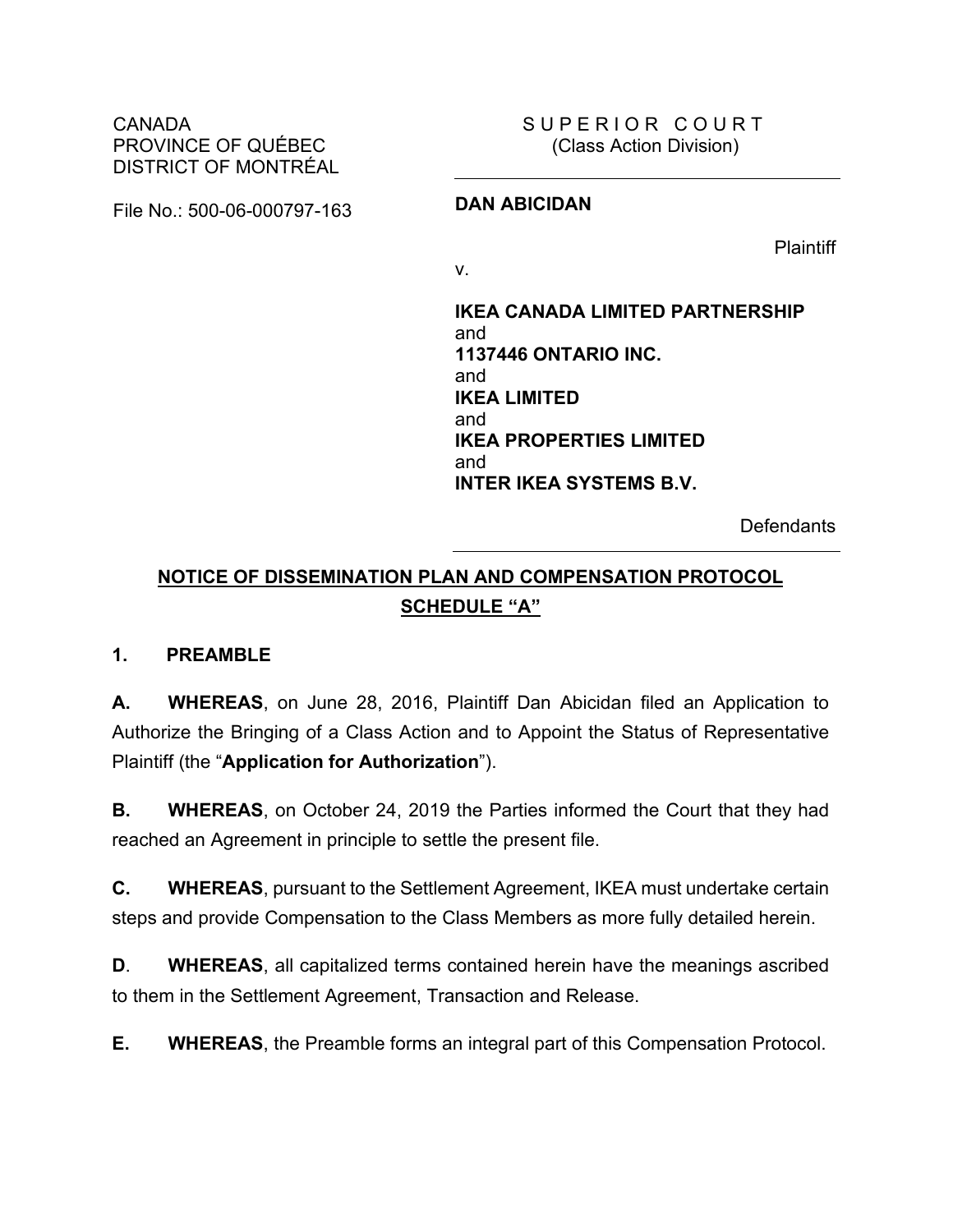## **2. PUBLICATION OF NOTICE AND CLAIMS FORM**

**2.1** This Compensation Protocol will only become effective once it is approved by the Superior Court of Quebec. If it is not approved, it will become null and void and will not generate any rights or obligations either for the Parties or the Class Members.

## **2.2 Email Notice**

**2.3** The Claims Administrator will send a bilingual (French and English) Email Notice (Short Notice - Schedule B.2) to all 381,442 (approx.) IKEA Family members for whom IKEA has a facially valid email address in its product registration records. The Email Notice will be created using an embedded html text format. This format will provide easy-to-read text without graphics, tables, images and other elements that would increase the likelihood that the message could be blocked by Internet Service Providers (ISPs) and/or SPAM filters. Each Email Notice will be transmitted with a unique message identifier.

**2.4** The Email Notice will include an embedded link to the Settlement Website. By clicking the link, recipients will be able to easily access a more detailed Notice, the Settlement Agreement, the compensation options and other information about the Settlement.

**2.5** Class Counsel will send the same bilingual (French and English) Email Notice (Short Notice – Schedule B.2) to all individuals who signed up to Class Counsel's website (www.lpclex.com/ikea) regarding this Litigation as of the date of signing of the Agreement. All written communications between Class Counsel and Class Members are deemed confidential.

### **2.6 Notices**

**2.7** A Short Form Notice (Schedule B.2) will be published in the Journal de Montreal and the Journal de Quebec, in French, and The Gazette, in English, size 2 X 75 (1/8 page). Class Counsel can grant unsolicited media interviews, the purpose of which is to promote the benefits of the Settlement and remain consistent with the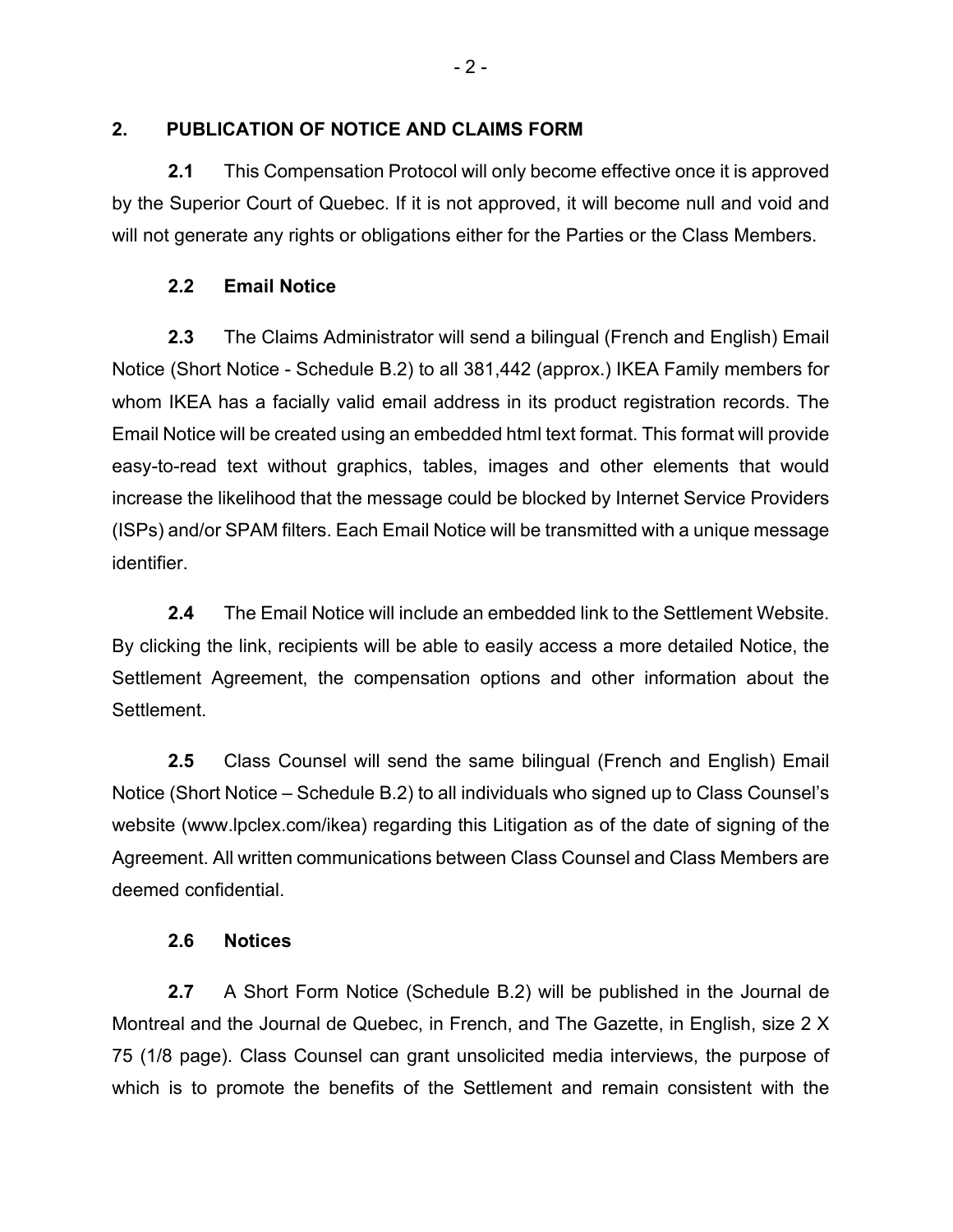message contained in the Notices. The Plaintiff and Class Counsel shall not engage in any conduct or make any statement, directly or indirectly, that the settlement of claims contemplated by the settlement constitutes an admission of liability or an admission of the validity or accuracy of any of the allegations in the Class Action against IKEA.

## **2.8 Settlement Website and Toll-free Telephone Number**

**2.9** A dedicated bilingual (French and English) website will be used for the Settlement with easy-to remember domain names in French and English. Settlement Class Members will be able to obtain detailed information about the case and review key documents, including the Claim Form, the Notices, the Settlement Agreement, the Compensation Protocol, the Application for Authorization, and the Approval Order, as well as answers to frequently asked questions (FAQs). The Settlement Website addresses will be displayed on all Notice documents.

**2.10** The Settlement Website will provide information for Settlement Class Members in both English and French.

### **3. THE CLAIM FORM**

**3.1** There will be one (1) Claim Form for the Pickup Service only which can be completed and submitted online from the Settlement Website, the whole substantially in the form of Schedule C to the Settlement Agreement, as approved by the Court.

**3.2** For a claim to be eligible for the Pickup service, the Claimant must confirm or provide their current contact information and attest that the Claimant purchased a Chests of Drawers.

**3.3** Claimant must also provide a proof of purchase through a document (electronic or otherwise) provided that it indicates: (1) the name of the Claimant or the address of the Claimant; (2) the location of the store in Quebec at which they purchased their Chests of Drawers; (3) the amount paid. This proof may be in the form of a receipt or bank statement screenshot, for instance.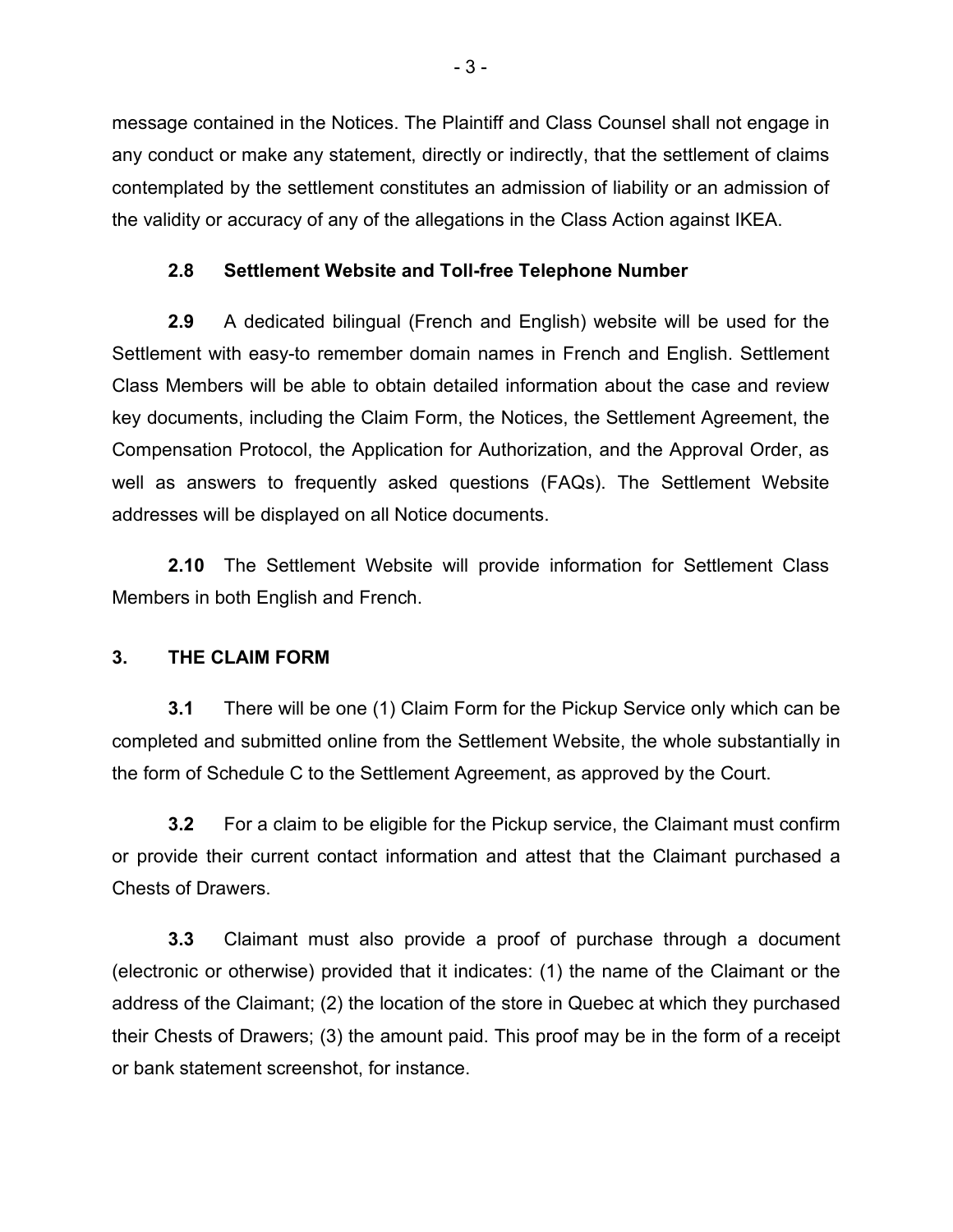**3.4** The Claims Administrator will retain its right to reject the Pickup Service if an inquiry determines that the amount in the document was used to purchase items other than a Chest of Drawers.

**3.5** There is a limit of six (6) Chests of Drawers by Pickup and one (1) Pickup per residence.

**3.6** The Parties agree that, with a view of discouraging fraudulent claims, a refund to any person who already received a refund in the past will be refused.

# **4. DETERMINATION OF CLASS MEMBER COMPENSATION (DISTRIBUTION PROTOCOL)**

**4.1** After determining if the claim is eligible for Compensation, the Claims Administrator will provide Recall Benefits and the Pickup Service.

**4.1.1** If a Class Member submits an incomplete Claim Form, the Claims Administrator will give Class Counsel the opportunity to try to contact the Class Member to complete it. If the Class Member does not complete it within 30 days, the Claims Administrator will reject it.

**4.1.2** If the Claims Administrator determines that a Claim meets the requirements for Compensation, it shall send the Class Member a full refund card by mail which can be presented in an IKEA store for conversion to the original method payment (i.e. the refund card can be converted in cash or transferred to a credit card) or issue a refund to a credit card initiated over the phone and completed through a secure portal. A refund card can also be used at any IKEA store in Canada ("**Refund Card**"). The Claims Administrator shall begin to schedule the Pickup for valid claimants commencing after the Effective Date, or sooner upon Defence Counsel's and Class Counsel's joint direction, but not before the issuance of the Court's Approval Judgment.

**4.1.3** As soon as practicable after all payments to Claimants have been made, the Claims Administrator shall submit the Claims Administrator's Final